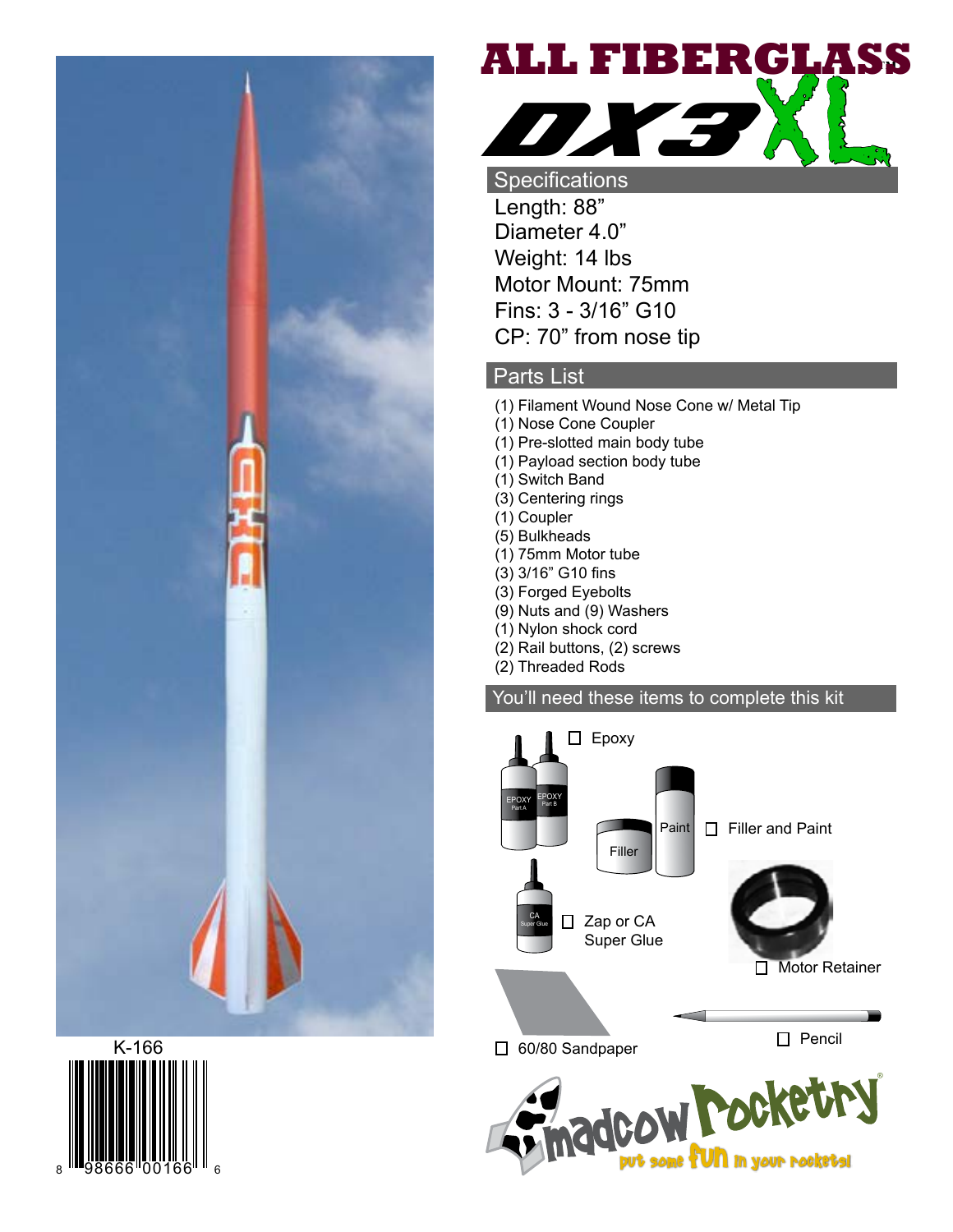Please make sure you read all directions and understand how to assemble your model before you start construction. It is also a good idea to test fit each part before assembly.

Fiberglass parts still contain small amounts of mold release and other materials on the surface that will inhibit adhesives and/or paint. It is important to clean each part prior to assembly with a solution of 1 part rubbing alcohol, 3 parts water and a drop of dish washing soap. IMPORTANT: do not sand any parts until after you have cleaned them - you will embed the materials you are trying to clean making it difficult to clean.

Some G10 parts may have holding tabs left over from the CNC machine. These small tabs will need to be sanded off before assembly.

Use only a high quality epoxy like Aeropoxy or West System to bond parts together. You can use a colloidal silica filler like West System 404 or 406 to thicken epoxy when making fillets. When using a filler for fillets a consistency like peanut butter or syrup is best For extra strength you can add 1/16" or 1/32" milled glass fiber.

**IMPORTANT**: Before assembling any part with epoxy, rough up the surface to be epoxied using 60-80 sandpaper. The scratches in the fiberglass surface will give the epoxy something to grab onto. Epoxy will not soak into the fiberglass like wood or cardboard - epoxy will not grip very well to fiberglass without this rough surface. You can use Zap or CA glue to tack parts into place before you apply epoxy.



 $\Box$  Step 1 - Use the slotted main body tube to mark 3 evenly spaced marks around the shorter coupler tube.



 $\Box$  Step 2 - Use a door jamb to mark the full length of the coupler. This will help later when marking other tubes.



 $\Box$  Step 3 - Sand the outside end of the coupler and the inside of the nose cone where the coupler and nose cone parts will bond together. Also sand the inside of the opposite side of the coupler where the bulkplate will be bonded.



 $\Box$  Step 4 - Mount the eyebolt with a nut and washer and secure with epoxy so it will not come apart later.



 $\Box$  Step 5 - Epoxy the bulkplate into the end of the coupler where you sanded the inside. Leave about 3/8" for a fillet. After the epoxy sets, apply a fillet around the inside edge.



 $\Box$  Step 6 - Drill a 1/8" vent hold in the bulkplate to let the air out while you epoxy the coupler into the nose cone base. Epoxy the coupler into the base of the nose cone and make sure you leave at least 4" of the coupler exposed. Also ensure you get epoxy on the whole area where the coupler and nose cone will contact to ensure a good bond. It is best to put epoxy inside the nose cone and not the outside of the coupler. Make sure you have a clean coupler so as to not interfere with the payload body tube later.

©2011 MadCow Rocketry™ DX3 XL Assembly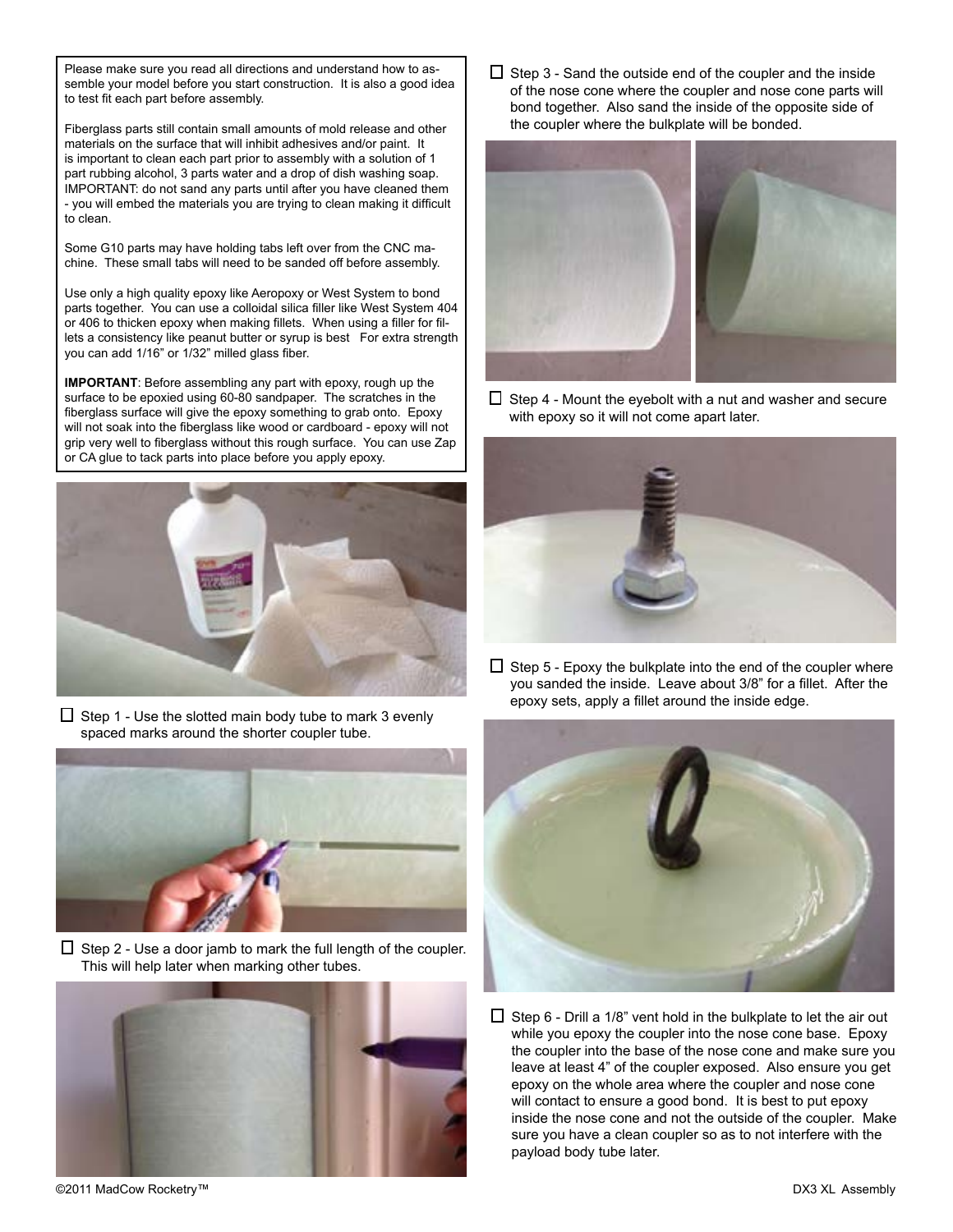$\Box$  Step 7 - Use lock-tite on the nose cone tip to make sure it does not come loose during transportation.



 $\Box$  Step 8 - Put the shorter payload body tube on the nose cone coupler and transfer the 3 evenly spaced marks to the payload tube. Use a door jam like you did earlier to mark the entire length of the payload tube.



 $\square$  Step 9 - Measure to the middle of the payload tube and drill a single 1/8" hole for a vent hole.



 $\Box$  Step 10 - Measure 2" from one end of the payload tube on each of the lines. This is where you will drill the shear pin holes. With the nose cone seated properly, drill a single 5/64" hole at one of your 2" marks. IMPORTANT: insert a 2-256 nylon screw into this hole before you rotate the tube for the other 2 holes. Last make an alignment mark on the nose cone and payload tube so you can remember the orientation since the spacing of the shear pins may not be even. Make sure you transfer this mark when you paint the rocket.



 $\Box$  Step 11 - Mark one of the bulkplates as shown.



 $\square$  Step 12 - Stack the 2 large bulkplates and 2 smaller bulkplates and temporarily secure the plates with a single eyebolt to hold them together. Drill through all 4 bulkplates at the points you just marked with a 1/4" drill bit.



 $\Box$  Step 13 - Separate the bulkplates and then glue a large bulkplate to a smaller bulkplate while aligning the holes. You will make 2 sets like this. Make sure the bulkplates are centered so that they will go into the ends of the coupler and not interfere with the body tube. You can secure with an eyebolt, nut and washer while these dry. After the epoxy has set, trap the two 14" threaded rods using 2 nuts and two washers each as shown. Use thread lock to make sure these don't come undone later. Also, remove the nuts on the 2 eyebolts and replace using thread lock.



©2011 MadCow Rocketry™ DX3 XL Assembly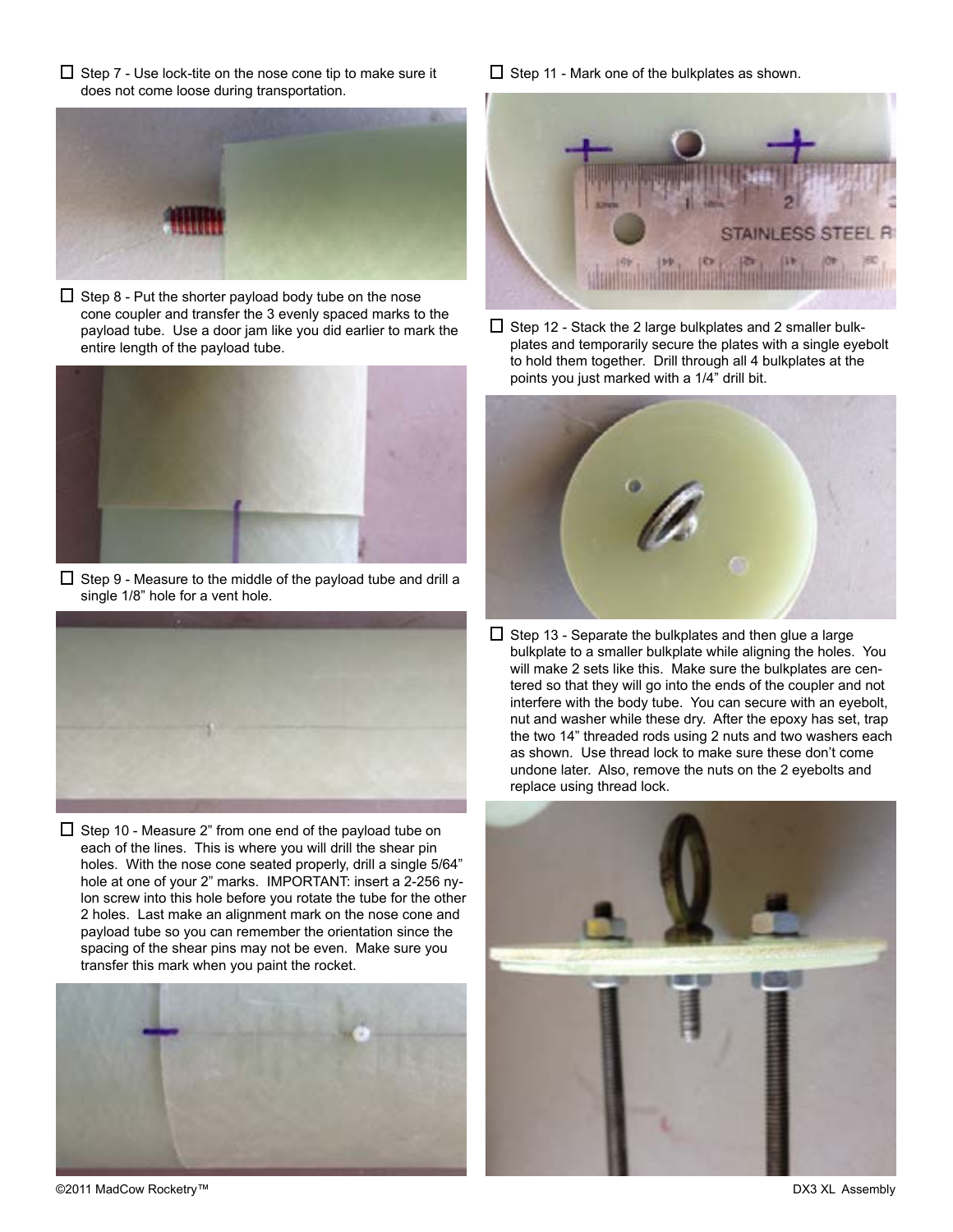$\Box$  Step 14 - DO NOT EPOXY OR USE THREAD LOCK FOR THIS STEP. Place the bulkplate set with the threaded rods on one end of the long coupler. Place the other bulkplate set on the other end of the coupler and secure using a nut and washer on each threaded rods. The larger bulkplates should seat against the coupler edge with the smaller bulkplates going inside the coupler. After you are satisfied with the fit, you can remove for the next steps.



 $\Box$  Step 15 - Mount the switch band in the center of the long coupler so 5" of coupler is exposed on each side. Place a thin layer of epoxy in the center of the coupler and slide the switch band over the epoxy while rotating so the epoxy slowly goes under the switch band. Make sure you clean up the edges of the switch band so it seats against the body tube later. After the epoxy sets, you can drill any desired altimeter vent holes and switch holes you need in the switch band.



 $\Box$  Step 16 - Measure 2" from the aft end of the payload tube on each of the lines (the opposite end you did the shear pins earlier). This is where you will drill the rivet pin holes. IMPORTANT: when you seat the altimeter bay inside the payload tube, make sure your altimeter vent holes are not lined up with the rivet lines - turbulence from the rivets can disrupt the airflow over the altimeter vent holes. With the altimeter bay seated properly, drill a single 5/32" hole at one of your 2" marks. IMPORTANT: insert a rivet into this hole before you rotate the tube for the other 2 holes. Last make an alignment mark on the altimeter bay and payload tube so you can remember the orientation since the spacing of the rivets may not be even. Make sure you transfer this mark when you paint the rocket.



 $\Box$  Step 17 - Sand the outside of the motor tube to rough up the surface for the epoxy to stick to.



Step 18 - Mark the motor tube 6 1/8" and 1/2" from one end of the motor tube. Epoxy two of the three centering rings on each of the marks. IMPORTANT: make sure the motor tube is clean of epoxy from the centering ring that is 6 1/8" from the end for the remaining 15 or so inches of the motor tube because the fin roots will need a clean surface to attach to. At this point it is a good idea to test fit the retainer because it is much easier to sand the motor tube now rather than later.



 $\Box$  Step 19 - Sand the slotted main body tube for at least 1/2" around the fin slots inside and outside to rough the surface for the fin fillets. Also sand where the centering rings will attach in front of the fin slots on the inside. You can wrap sand paper around a large dowel to help sand the inside of the body tube.



 $\Box$  Step 20 - Test fit each of the fins in the fin slots and file the slots to make sure you have a snug but smooth fit. Also sand the sides of the fin tangs so the entire tang plus at least 1/2" of the exposed fin above the body tube is roughed up so epoxy will stick to the fin. You can clean any residue from the machining process using acetone. It is a good idea to number your fins and slots to remember which fin fits best in what slot.



©2011 MadCow Rocketry™ DX3 XL Assembly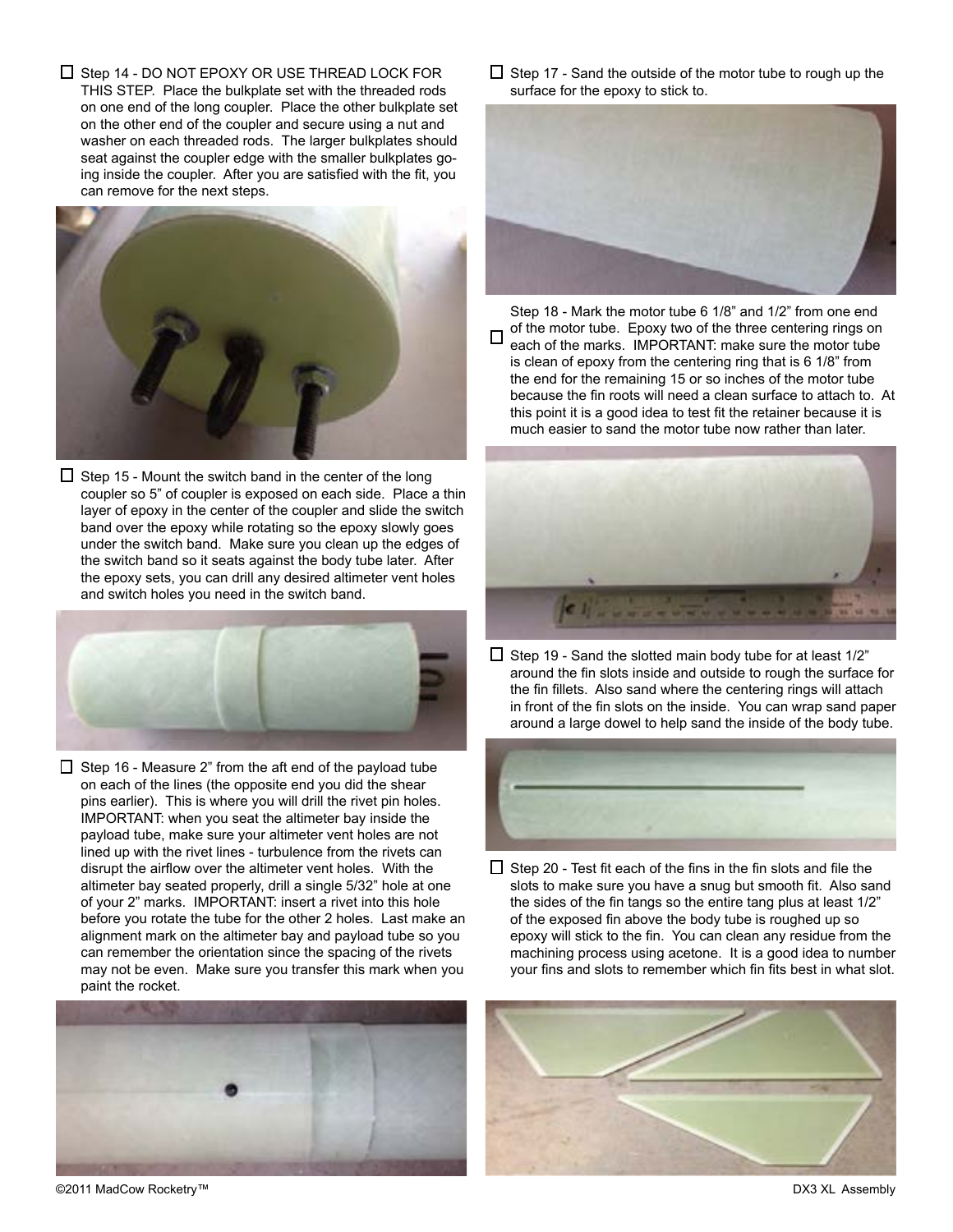$\Box$  Step 21 - Use a door jamb to mark half way between two fins on the slotted main body tube. This line will be used later to align the rail buttons.



 $\square$  Step 22 - Test fit the motor tube assembly inside the slotted main body tube to ensure a smooth fit. The two centering rings should go in first. When you are satisfied with the fit, spread epoxy on the inside of the body tube above the fin slots and slide the motor tube in until the centering rings clear the forward fin slot. Make sure any fillet on the forward centering ring is clear of the slot also so the fin root can seat against the motor tube. The aft end of the motor tube should extend 1" aft of the fin slot if you are going to use a retainer that goes onto the motor tube, or extend about 1/4" aft of the fin slot if you are going to use a flange mount retainer. IMPORTANT: do not use epoxy on the 3rd centering ring yet. Insert the 3rd centering ring temporarily inside the aft end of the rocket to make sure the aft end of the motor tube remains centered while the epoxy sets.



 $\Box$  Step 23 - With the 3rd centering ring temporarily still in place, tack each of the fins in place using CA on the root edge of the fin. Make sure each fin seats properly to the motor tube before applying CA. Readjust your slot if needed. IMPORTANT: make sure you do not accidentally glue the 3rd centering ring in place. Remove the aft 3rd centering ring after the glue sets.



 $\Box$  Step 24 - It is a good idea to use masking tape to seal the outside of all the fin/body tube joints for this step in case there are any gaps where epoxy can leak through. Mix some epoxy and use thickener or milled glass to make a thick syrup like consistency. Pour the mixure down each fin line between the motor tube and body tube. Use a dowel and spread epoxy forming a fillet on all fin to motor tube joints and internal fin to body tube joints. Make sure you get a good fillet on the entire fin because this is main strength point of the fin joint. Failure to get a good solid strong joint at this point can lead to a fin separation in flight. You can use plastic syringes here if you want to help place the epoxy accurately. IMPORTANT: make sure you keep the aft part motor tube that extends beyond the fin clean where the 3rd centering ring and motor retainer will go.



 $\square$  Step 25 - Use the same epoxy consistency to form fillets on the outside fin/body tube joint.



©2011 MadCow Rocketry™ DX3 XL Assembly